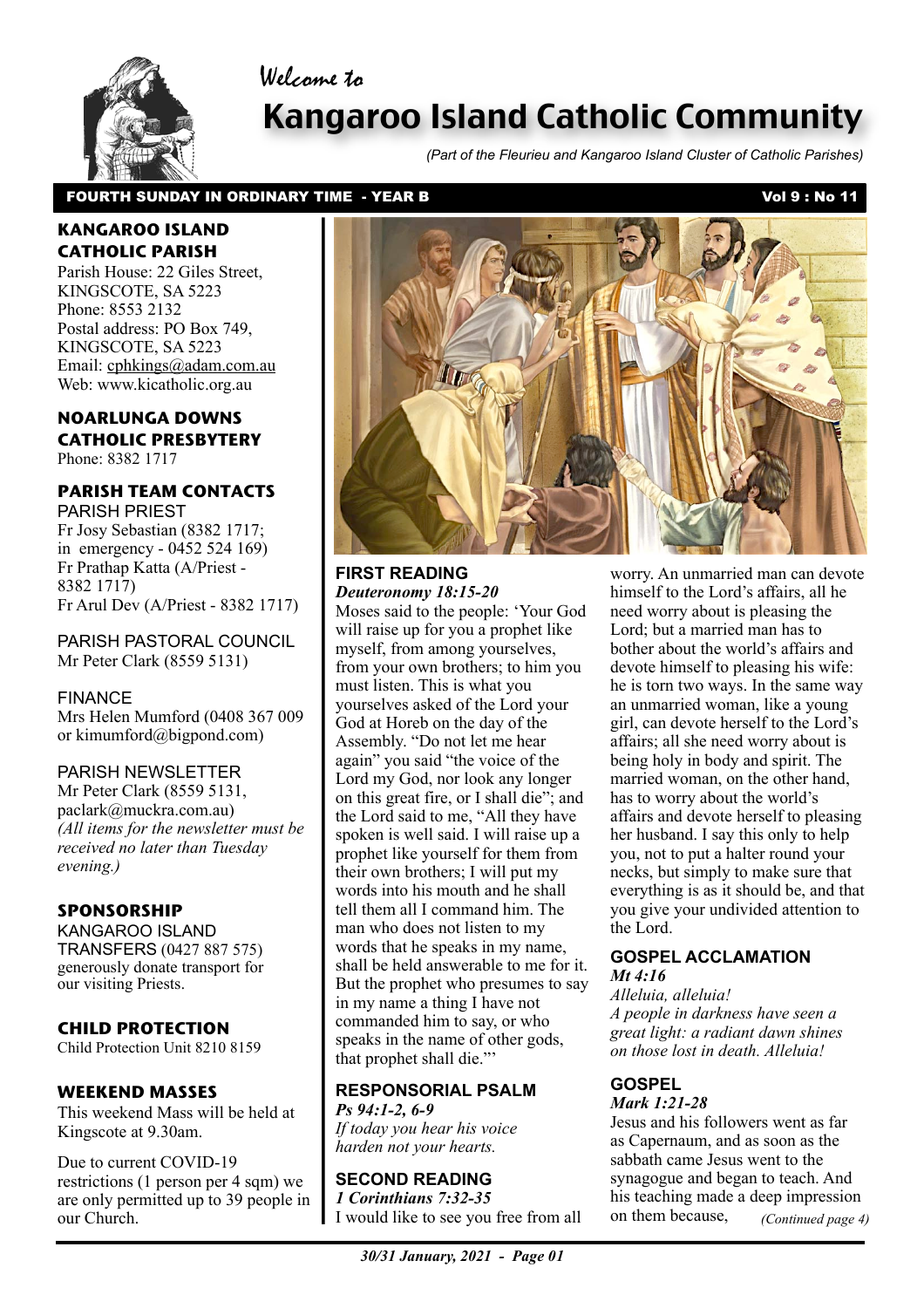#### **PLEASE KEEP THESE PEOPLE IN YOUR PRAYERS**

**Sick:** Lynne McArdle

**February anniversaries:** Heather Barrett, Joan Marie Berden, Mary Clark, Phillip Deakin, Allice Ellick, Alfred Gray, Bernadette Hehir, Kenneth Howard, Ron King, Jamie Larcombe, Frank May, Tom Meaney, Allan Moray, Pat Pawelski, Horace Riley, Christopher Riley, Bert Willson.

Please pray for all our faithful departed and may all our sick parishioners, relatives and friends know the healing love of Christ through our actions and His healing presence.



#### **ROSTERS Comm Reader Cleaning**

| Comm            | Reader      | Cleaning   |
|-----------------|-------------|------------|
| $31/1$ K Hammat | L Grant     | H Mumford  |
| $7/2$ A Gibbs   | M Glynn     | A Bevan    |
| 14/2 W Bennett  | M Slagter   | A Bevan    |
| $21/2$ P Clark  | J Fernandez | K Brinkley |
| 28/2 P Bennett  | S Semler    | K Brinkley |

#### **COVID Marshal**

| 31/1 C Weatherstone |
|---------------------|
| $7/2$ P Bennett     |
| 14/2 A Clark        |
| 21/2 W Bennett      |
| 28/2 J Fernandez    |
|                     |

#### **PRIEST ROSTER**

*(Often this roster changes if something unforeseen crops up)* 31 January Dcn Andrew Kirkbride 7 February Fr Dev 14 February Fr Josy 21 February Fr Prathap 28 February To be organised



#### **DEATH OF ARCHBISHOP EMERITUS PHILIP WILSON**

Archbishop Philip Wilson, who served as Bishop of Wollongong and Archbishop of Adelaide during 45 years of priestly ministry, died suddenly in Adelaide on Sunday, Jan 17, aged 70.

Archbishop Wilson's funeral will be held on 3 February at 11.00am at St Francis Xavier's Cathedral. Because of Covid restrictions it is by invitation only, but will be livestreamed for those not able to attend - YouTube and the Archdiocesan web [www.adelaide.catholic.org.au.](http://www.adelaide.catholic.org.au)

#### **"THE SOUTHERN CROSS"**

The February edition of "The Southern Cross" will be out February 6/7 and will include a tribute to Archbishop Philip Wilson.

#### **ASH WEDNESDAY**

This year Ash Wednesday is on 17 February.

Ash Wednesday is exactly 46 days before Easter Sunday (a moveable

feast, based on the cycles of the moon). The earliest date Ash Wednesday can occur is 4 February, which is only possible during a common year with Easter on 22 March. This happened in 1598, 1693, 1761 and 1818 and will next occur in 2285.

The latest date Ash Wednesday can occur is 10 March when Easter Day falls on 25 April, which occurred in 1666, 1734, 1886 and 1943 and will next occur in 2038.

Since the introduction of the Gregorian calendar in 1582, Ash Wednesday has never occurred on Leap Year Day (29 February) but it will do so for the first time in 2096. The only other years of the third millennium that will have Ash Wednesday on 29 February are 2468, 2688, 2840 and 2992. Ash Wednesday falls on 29 February only if Easter is on 15 April in a leap year starting on a Sunday.

*(With thanks to Wikipedia)*

# **Three Lenten E-Retreats**

with Mark's Gospel



#### **Lead by Rev Dr Michael Trainor**

The story of Jesus' death and resurrection offers a profound narrative to retreat with Jesus in his suffering, death and resurrection and explore its meaning for ourselves during Lent 2021. It offers a wonderful spiritual preparation for Holy Week.

Join in via Zoom to these three e-retreats on Saturday mornings, 10-11am:

- Saturday 6 March: Jesus' last meal and his Gethsemane agony (Mk 14.1-52)
- Saturday 13 March: Jesus' religious and civic trials (Mk 14.53-15.20)
- Saturday 20 March: Jesus' death and resurrection (Mk 15.21-16.8)

If you would like to join me for these three one-hour sessions, send me your email address (to my email: michael.trainor@acu.edu.au), and I shall forward the ZOOM link for each of the three sessions. Log into Zoom at least 15 minutes before 10am, so that we are all ready to commence precisely on the hour.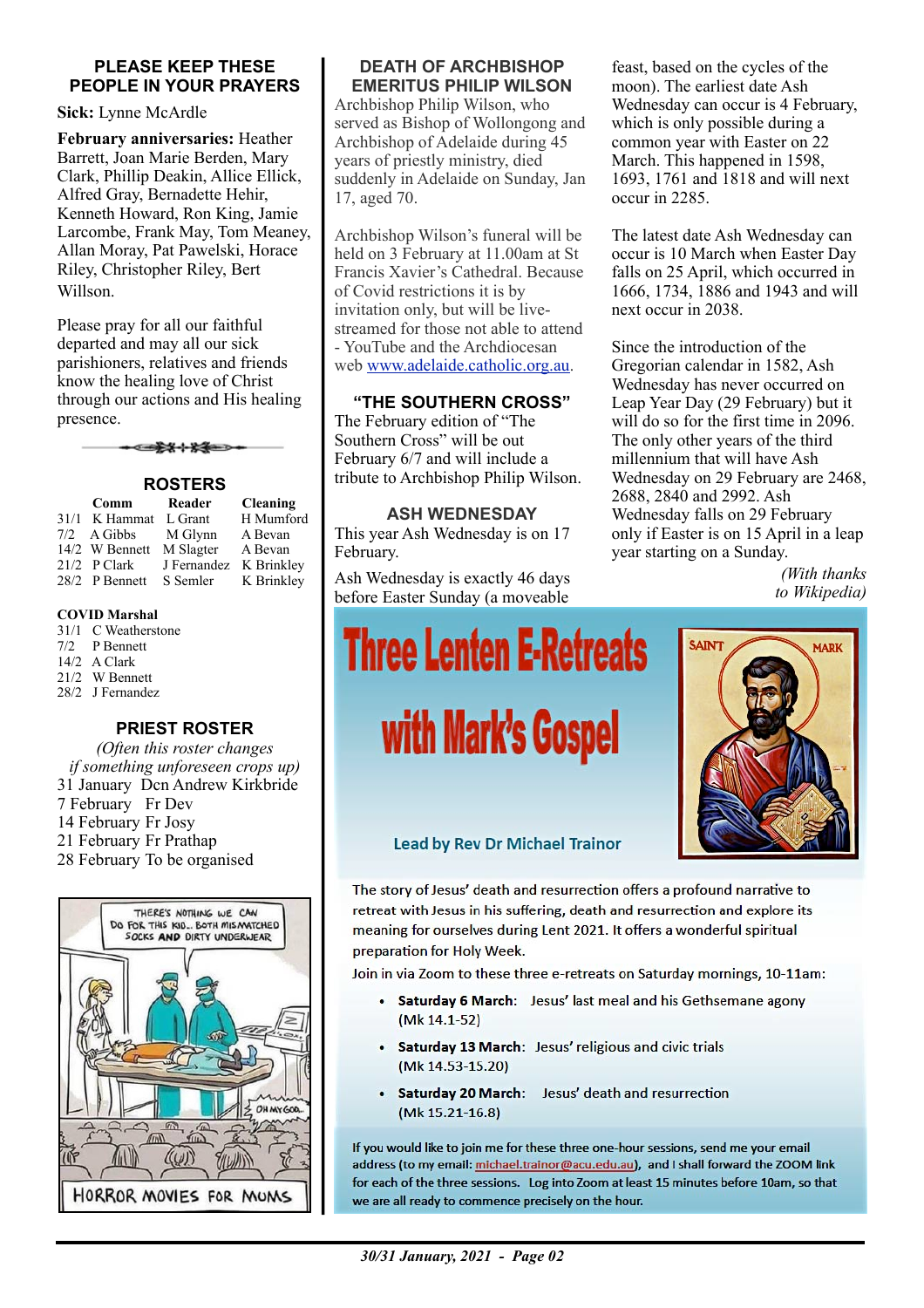# **Ron Rolheiser column**



*Ronald Rolheiser, a Roman Catholic priest and member of the Missionary Oblates of Mary Immaculate. He*  is a community-builder, lecturer and writer. His books are popular throughout the English-speaking world *and his weekly column is carried by more than sixty newspapers worldwide.*

#### **GOD CANNOT TELL A LIE**

Lying is the most pernicious of evils. the most dangerous of sins, the worst of blasphemes, and the one sin that can be unforgivable. Perhaps we need to be reminded of that today, given our present culture where we are in danger of losing the very idea of reality and truth. Nothing is more dangerous.

There's a line buried deep in scripture that is too seldom quoted. The *Letter to the Hebrews* states simply: *It is impossible for God to lie.* (Hebrews 6, 18) It could not be otherwise. God is Truth, so how could God lie? For God to lie would be a denial of God's very nature. Consequently, for us to lie is to go directly against God. Lying is the definition of irreverence and blasphemy. It is an affront to the nature of God.

If we are aware of that, we haven't taken it seriously lately. Everywhere, from countless social media tweets, texts, and blogs to the highest offices of government, business, and even the church, we are seeing an everdeteriorating relationship with reality and truth. Lying and creating one's own truth have become socially acceptable (to a frightening degree). What's changed? Haven't we always lied? Who among us can say that he or she has never told a lie or falsified information in one way or another? What's different today?

What's different today is that, until our generation, you could be caught in a lie, shamed for telling it, forced to accept your own dishonesty. No longer. Today our relationship with truth is fracturing to a degree that we no longer distinguish, morally or practically, between a lie and the truth. A lie, now, is simply another modality of truth.

What's the net effect of this? We are

living it. Its effects are everywhere. First, it has broken down a shared sense of reality where, as a community, we no longer have a common epistemology and a shared sense of right and wrong. People no longer relate to reality in the same way. One person's truth is the other person's lie. It is becoming impossible to define what constitutes a lie.

</u>

This doesn't just destroy trust among us; worse, it plays with our sanity and with some of the deeper moral and religious chromosomes inside us. As I wrote in this column several months ago, we believe that there are four transcendental properties to God. We teach that God is *One, True, Good,* and *Beautiful.* Because God is *One*, whole and consistent, there can never be any internal contradictions within God. This might sound abstract and academic, *but this is what anchors our sanity*. We are sane and remain sane only because we can always trust that two plus two equals four, ever and always. God's *Oneness* is what anchors that. If that should ever change, then the peg that moors our sanity would be removed. Once two plus two can equal something other than four, then nothing can be securely known or trusted ever again. That's the ultimate danger in what's happening today. We are unmooring our psyche.

The next danger in lying is what it does to those of us who lie. Fyodor Dostoevsky *sums it up succinctly:*  "People who lie to themselves and listen to their own lie come to such a pass that they cannot distinguish the truth within them, or around them, and so lose all respect for themselves and for others. And having no respect, they cease to love." Jordan Peterson would add this: If we lie long enough *"*after that comes the arrogance and sense of superiority

that inevitably accompanies the production of successful lies (hypothetically successful lies – and that is one of the greatest dangers: apparently everyone is fooled, so everyone is stupid, except me. Everyone is stupid, and fooled, by me – so I can get away with whatever I want). Finally, there is the proposition: '*Being itself is susceptible to my manipulation*. Thus, it deserves no respect*.'"*

Jesus' warning in John's Gospel is the strongest of all. He tells us that if we lie long enough we will eventually believe our own lies and confuse falsehood for the truth and truth for falsehood, and that becomes an unforgiveable sin (a "blaspheme against the Holy Spirit) because the person who's lying no longer wants to be forgiven.

Finally, lying breaks down trust among us. Trust is predicated on the belief that we all accept that two plus two equals four, that we all accept there is such a thing as reality, that we all accept that reality can be falsified by a lie, and that we all accept that a lie is falsehood and not just another modality of truth. Lying destroys that trust.

Living in a world that plays fast and easy with reality and truth also plays on our loneliness. George Eliot once asked: *"What loneliness is more lonely than distrust?"* So true. *The loneliest loneliness of all is the loneliness of distrust.* Welcome to our not-so-brave new world.

*You can read, or download, Ron Rolheiser's weekly columns from his website at: www.ronrolheiser.com*